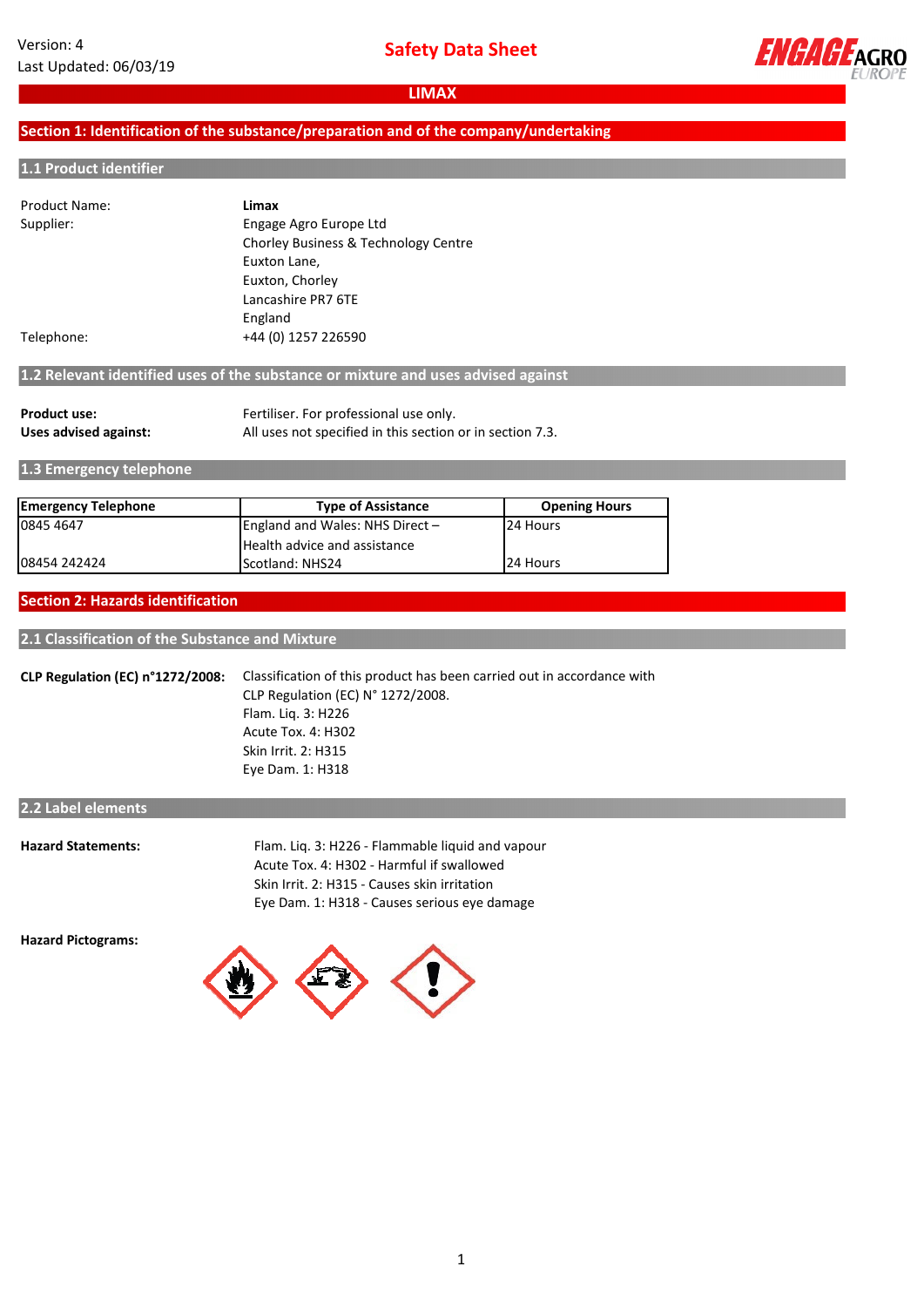# **Safety Data Sheet**

**ENGAGE**AGRO

# **LIMAX**

| <b>Signal Words:</b><br><b>Precautionary Statement:</b> | Danger<br>P210 - Keep away from heat, hot surfaces, sparks, open flames and other ignition sources. No                                               |
|---------------------------------------------------------|------------------------------------------------------------------------------------------------------------------------------------------------------|
| Prevention                                              | smoking                                                                                                                                              |
|                                                         | P280 - Wear Protective gloves/protective clothing/eye protection/face protection                                                                     |
| <b>Precautionary Statement:</b>                         | P301+P312 - IF SWALLOWED: Call a POISON CENTRE/doctor if you feel unwell                                                                             |
| Response                                                | P302+P352 - IF ON SKIN: Wash with plenty of water                                                                                                    |
|                                                         | P305+P351+P338 - IF IN EYES: Rinse cautiously with water for several minutes. Remove contact<br>lenses, if present and easy to do. Continue rinsing. |
|                                                         | P310 - Immediately call a POISON CENTRE/doctor if you feel unwell.                                                                                   |
| <b>Precautionary Statement:</b>                         |                                                                                                                                                      |
| <b>Storage</b>                                          | P403+P235 - Store in a well-ventilated place. Keep cool.                                                                                             |

# **2.3 Other Hazards**

**Other Hazards**

PBT not identified as a PBT substance

# **Section 3: Composition/information on ingredients**

# **3.1 Mixtures**

# **In accordance with Annex II of Regulation (EC) n°1907/2006**

| Identification               | Chemical name/Classification                  |                                    | Concentration |
|------------------------------|-----------------------------------------------|------------------------------------|---------------|
| CAS: 78-10-4                 | Tetraethyl silicate (Tetraethylacetate)       |                                    |               |
| EC: 201-083-8                | <b>Regulation 1272/2008</b>                   | Regulation 67/548/EEC / 1999/45/EC | 10-20%        |
| Index: 014-005-00-0          | Flam. Liq. 3: H226, Eye Irrit. 2: H319, Acute |                                    |               |
| REACH: 01-2119496195-28      | Tox. 4: H332, STOT SE 3: H332                 |                                    |               |
| Identification               | Chemical name/Classification                  |                                    | Concentration |
| CAS: 134180-76-0             | Polyether modified polysiloxane               |                                    |               |
| EC: Non-applicable           | <b>Regulation 1272/2008</b>                   | Regulation 67/548/EEC / 1999/45/EC | 1-10%         |
| Index: Non-applicable        | Acute Tox. 4: H312+H332, Eye Irrit. 2:        |                                    |               |
| <b>REACH: Non-applicable</b> | H319, Aquatic Chronic 2: H411                 | Xn; R20/21 Xi; R38-41 N; R51/53    |               |
| <b>Identification</b>        | Chemical name/Classification                  |                                    | Concentration |
| CAS: 68131-40-8              | Alcohols C11 - 15 Secondary Ethoxylated       |                                    |               |
| <b>EC:</b> Non applicable    | <b>Regulation 1272/2008</b>                   | Regulation 67/548/EEC / 1999/45/EC | 30-40%        |
| Index: Non-applicable        | Acute Tox. 4: H302, Skin Irrit. 2: H315, Eye  |                                    |               |
| <b>REACH: Non-applicable</b> | Dam. 1: H318, Acute Tox. 4: H332              | Xn; R22 Xi; R41                    |               |
| Identification               | Chemical name/Classification                  |                                    | Concentration |
| CAS: 69-72-7                 | Salicylic acid                                |                                    |               |
| EC: 200-712-3                | Regulation 1272/2008                          | Regulation 67/548/EEC / 1999/45/EC | 40-50%        |
| Index: Non-applicable        |                                               |                                    |               |
| REACH: 01-2119486984-17-XXXX | Acute Tox. 4: H302                            | Xn; R22                            |               |

Further Information: Product Shelf Life

Recommended shelf life 3 years from date of delivery.

2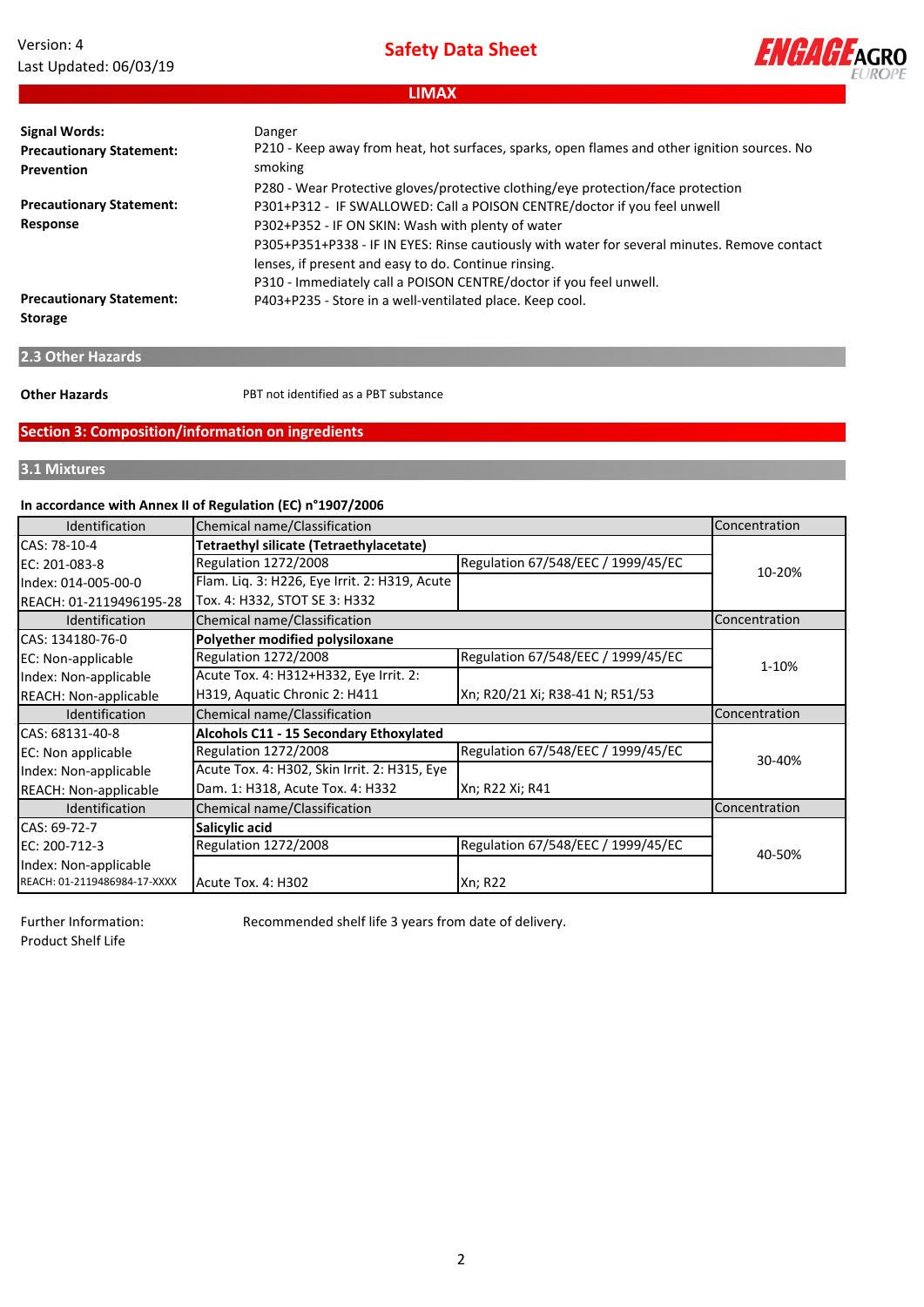

### **Section 4: First aid measures**

# **4.1 Description of first aid measures**

The symptoms resulting from intoxication can appear after exposure, therefore, in case of doubt, seek medical attention.

| By inhalation:<br>By skin contact:<br>By eye contact:            | Move the exposed person to fresh air.<br>Remove contaminated clothing. Wash with water and soap as a precaution.<br>Rinse immediately with plenty of water. Contact lenses should be removed. |  |  |
|------------------------------------------------------------------|-----------------------------------------------------------------------------------------------------------------------------------------------------------------------------------------------|--|--|
| By Ingestion:                                                    | DO NOT INDUCE VOMITING. Rinse mouth thoroughly.                                                                                                                                               |  |  |
| 4.2 Most Important symptoms and effects, both acute and delayed: |                                                                                                                                                                                               |  |  |
| <b>By Inhalation:</b>                                            | High concentration of vapour in enclosed space may cause irritation, headaches and nausea.<br>Harmful by inhalation.                                                                          |  |  |
| <b>By Skin Contact:</b>                                          | May cause skin dryness and irritation. Prolonged contact may cause defatting of the skin. Harmful in<br>contact with skin.                                                                    |  |  |
| By Eye contact:                                                  | Harmful. Causes serious eye damage.                                                                                                                                                           |  |  |
| By Ingestion:                                                    | May cause irritation to mucous membranes. Harmful if swallowed.                                                                                                                               |  |  |

# **4.3 Indication of any immediate medical attention and special treatment needed**

TREAT SYMPTOMATICALLY. If you feel unwell, seek medical advice. Show the label where possible. Show this safety data sheet to the doctor in attendance.

| <b>By inhalation:</b>   | Move the exposed person to fresh air. Seek medical attention if irritation or symptoms persist.  |
|-------------------------|--------------------------------------------------------------------------------------------------|
|                         | Show this safety data sheet to the doctor in attendance.                                         |
| <b>By Skin Contact:</b> | Seek medical attention if irritation or symptoms persist.                                        |
| <b>By Eye Contact:</b>  | Contact lenses should be removed. Rinse immediately with plenty of water. Seek medical attention |
|                         | if irritation or symptoms persist.                                                               |
| <b>By Ingestion:</b>    | Drink 1-2 glasses of water. Seek medical advice if irritation or symptoms persist                |

### **Section 5: Fire‐fighting measures**

| 5.1 Extinguishing media                                   |                                                                                                                                                                                                                   |  |
|-----------------------------------------------------------|-------------------------------------------------------------------------------------------------------------------------------------------------------------------------------------------------------------------|--|
| <b>Extinguishing media:</b>                               | Flammable liquid. Use extinguishing measures that are appropriate to local circumstances and the<br>surrounding environment.                                                                                      |  |
| 5.2 Special hazards arising from the substance or mixture |                                                                                                                                                                                                                   |  |
| <b>Exposure hazards:</b>                                  | Burning produces irritating, toxic and obnoxious fumes.                                                                                                                                                           |  |
| 5.3 Advice for firefighters                               |                                                                                                                                                                                                                   |  |
| <b>Advice for fire-fighters:</b>                          | Wear suitable respiratory equipment when necessary.                                                                                                                                                               |  |
| <b>Additional provisions:</b>                             | In the event of a fire and/or explosion do not breath fumes. Standard procedure for chemical fires.<br>Use extinguishing measures that are appropriate to local circumstances and the surrounding<br>environment. |  |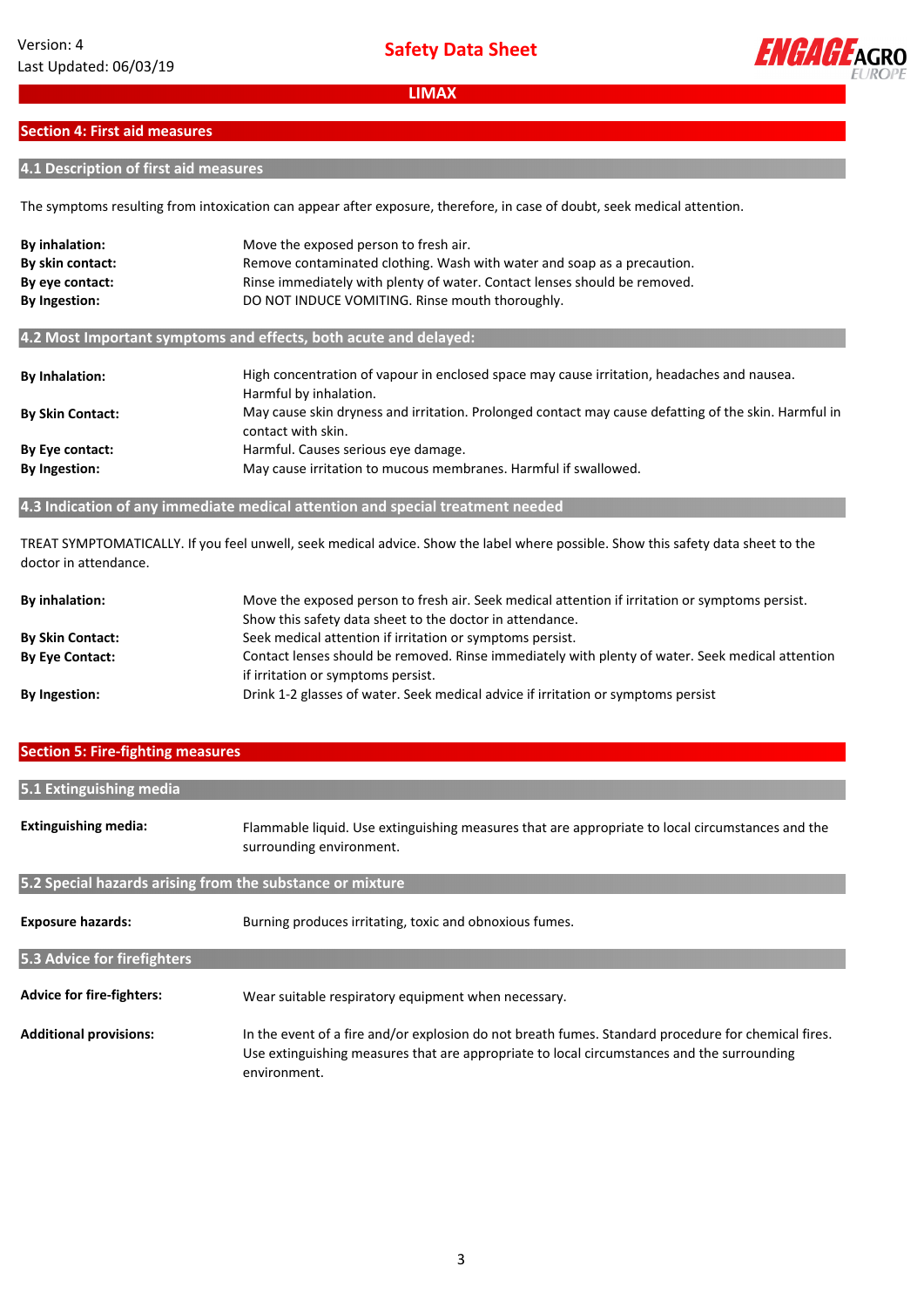

# **Section 6: Accidental release measures**

| 6.1 Personal precautions, protective equipment and emergency procedures |                                                                                                                                                                 |  |
|-------------------------------------------------------------------------|-----------------------------------------------------------------------------------------------------------------------------------------------------------------|--|
| <b>Personal precautions:</b>                                            | Wear suitable protective equipment. Flammable liquid. Avoid Sparks, flames, heat and sources of<br>ignition.                                                    |  |
| <b>6.2 Environmental precautions</b>                                    |                                                                                                                                                                 |  |
| Environmental<br>precautions:                                           | Advise local authorities if large spills cannot be contained.                                                                                                   |  |
| 6.3 Methods and material for containment and cleaning up                |                                                                                                                                                                 |  |
| Clean-up procedures:                                                    | Absorb with inert, absorbent material. Sweep up. Transfer to suitable, labelled containers for<br>disposal. Avoid sparks, flames, heat and sources of ignition. |  |
| 6.4 Reference to other sections                                         |                                                                                                                                                                 |  |
| <b>Reference to other sections:</b>                                     | See section 2, 7, 8 and 13 for further information.                                                                                                             |  |
| <b>Section 7: Handling and storage</b>                                  |                                                                                                                                                                 |  |
| 7.1 Precautions for safe handling                                       |                                                                                                                                                                 |  |

**Precautions for safe handling:** Adopt best manual handling considerations when handling, carrying and dispensing.

**7.2 Conditions for safe storage, including any incompatibilities**

**General conditions for storage:**  Flammable liquid. Avoid sparks, flames, heat and sources of ignition. Avoid storing in direct sunlight. Store in a well ventilated place. Keep cool. Store in original container. Keep container tightly closed. Keep away from combustible material. Keep out of the reach of children.

# **7.3 Specific end use(s)**

**Specific end use(s):**

No data is available for this product.

# **Section 8: Exposure controls/personal protection**

#### **8.1 Control Parameters**

Substances whose occupational exposure limits have to be monitored in the work environment. There are no environmental limits for the substances contained in the product.

| DNEL (Workers):            | Noi |
|----------------------------|-----|
| DNEL (General population): | Noi |
| PNEC:                      | Noi |

**DNEL (Workers):** Non‐applicable **DNEL (General population):** Non‐applicable n-applicable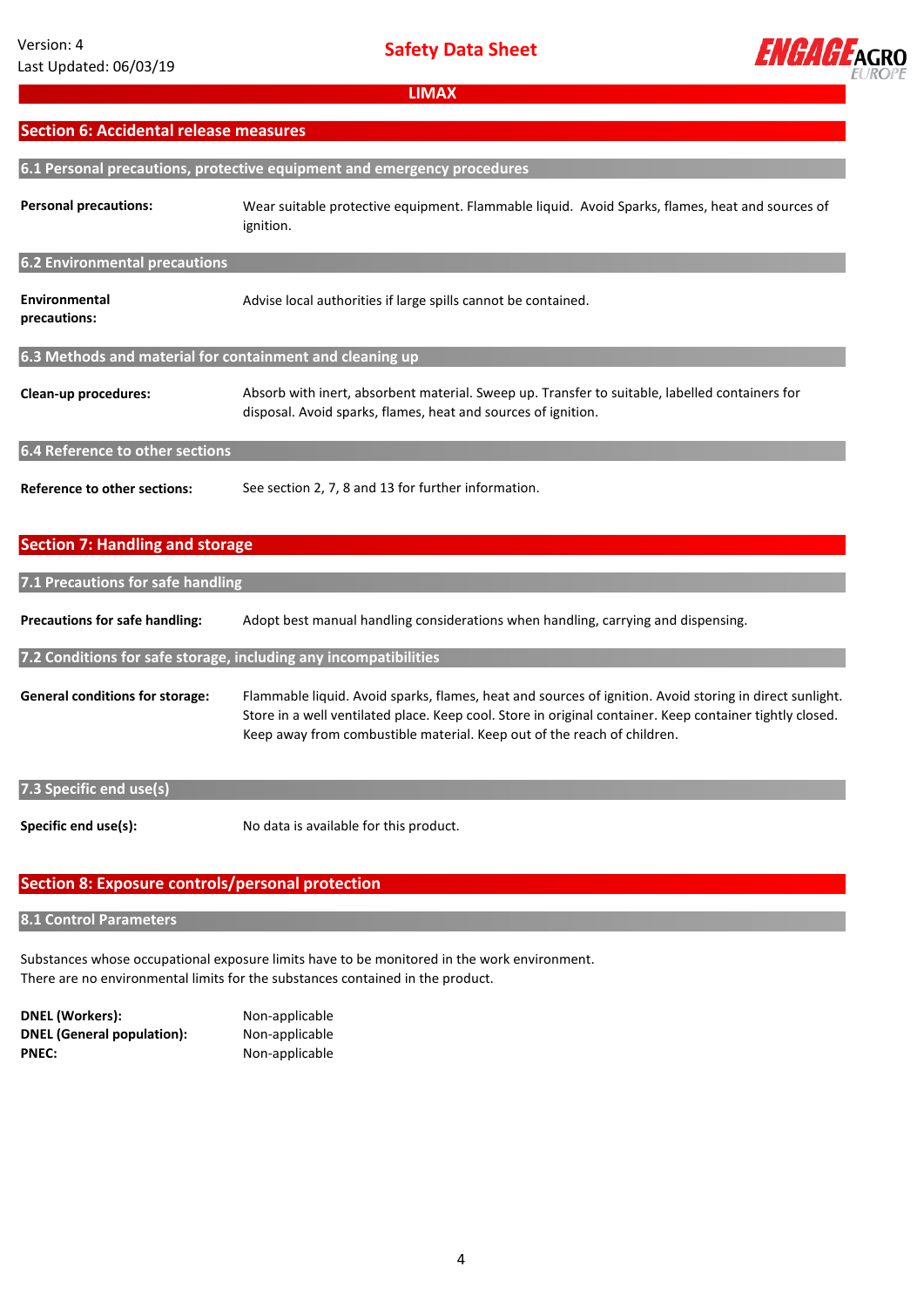

#### **8.2 Exposure controls**



#### **A ‐ General security and hygiene measures in the work place**

Adopt best Manual Handling considerations when handling, carrying and dispensing. Avoid contact with skin and eyes. Handle in accordance with good industrial hygiene and safety practice. Use appropriate personal protective equipment. Wear suitable protective clothing and eye/face protection.

#### **B ‐ Specific Respiratory Protection**

No personal respiratory protective equipment normally required. In case of insufficient ventilation wear suitable respiratory equipment.

#### **C ‐ Specific protection for the hands**

Wear Rubber gloves.

### **D ‐ Ocular and facial protection**

Avoid contact with eyes. If splashes are likely to occur wear safety glasses with side shields.

#### **E ‐ Bodily protection**

Wear suitable protective clothing.

#### **Environmental exposure controls:**

In accordance with the community legislation for the protection of the environment it is recommended to avoid environmental spillage of both the product and its container. Prevent further leakage or spillage if safe to do so

#### **Volatile organic compounds**

Non‐applicable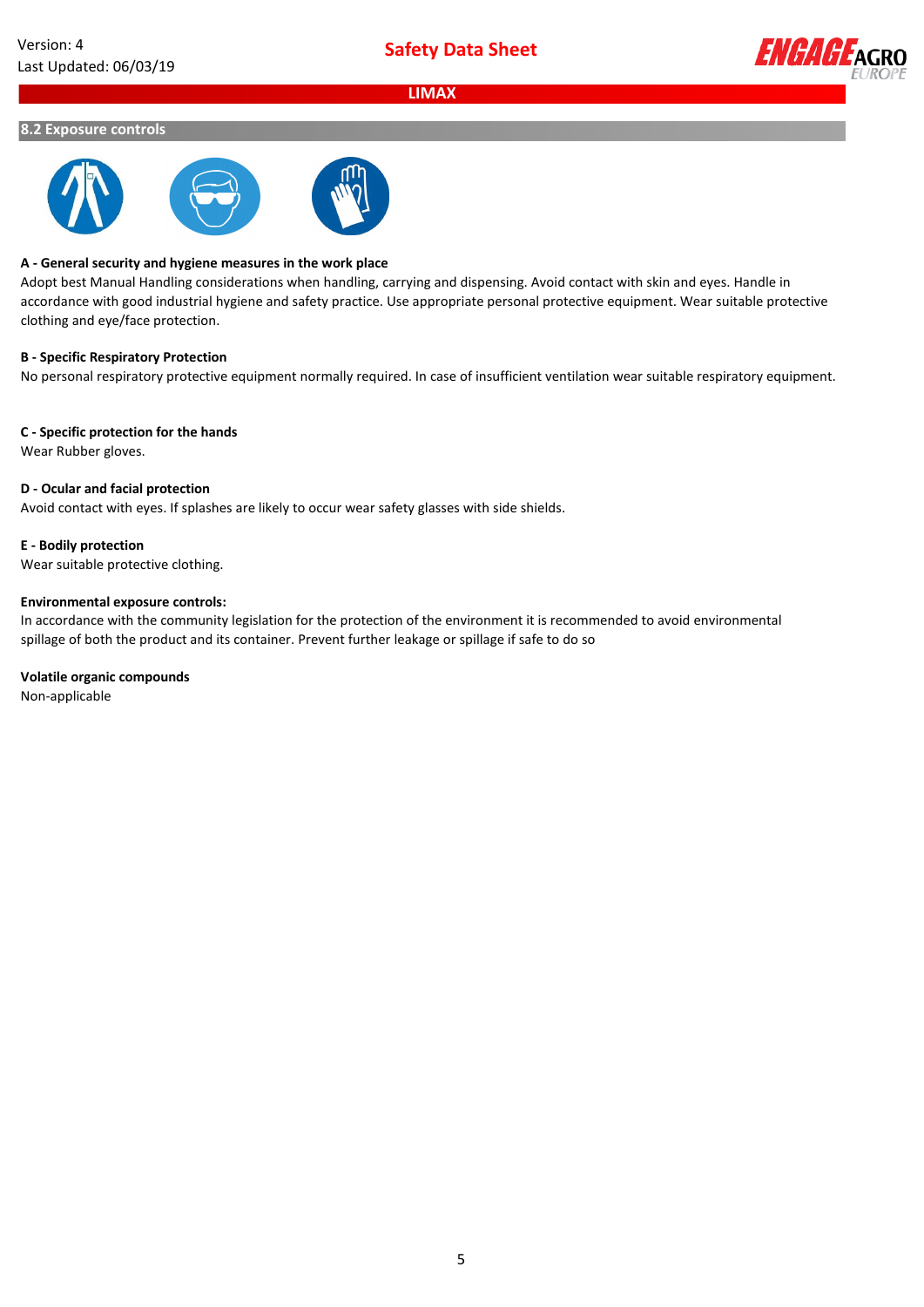

# **Section 9: Physical and chemical properties**

**9.1 Information on basic physical and chemical properties**

| Appearance:                | Liquid            |
|----------------------------|-------------------|
| Colour:                    | Clear             |
| Odour:                     | Characteristic    |
| pH:                        | No data available |
| Melting point:             | No data available |
| Initial boiling point:     | No data available |
| Flash point:               | 44.5°C            |
| Evaporation rate:          | No data available |
| Flammability (solid, gas): | No data available |
| Vapour pressure:           | No data available |
| Vapour density:            | No data available |
| Relative density:          | No data available |
| Partition coefficient:     | No data available |
| Autoignition coefficient:  | No data available |
| Viscosity:                 | < 50 centipoise   |
| Explosive properties:      | No data available |
| Oxidising properties:      | No data available |
| Solubility:                | No data available |

#### **9.2 Other Information**

| Conductivity:                    | No data available               |
|----------------------------------|---------------------------------|
| Surface tension:                 | No data available               |
| Specific gravity                 | $1.07 - 1.08$ g/cm <sup>3</sup> |
| Gas group:                       | No data available               |
| Benzene content:                 | No data available               |
| Lead content:                    | No data available               |
| VOC (Volatile organic compounds) | No data available               |

# **Section 10: Stability and reactivity**

**10.1 Reactivity**

**Reactivity:**

Flammable liquid. Stable under normal conditions.

**10.2 Chemical stability**

**Chemical stability:** Flammable liquid. Stable under normal conditions.

**10.3 Possibility of hazardous reactions**

**Hazardous reactions:** Oxidising agents. Combustible materials.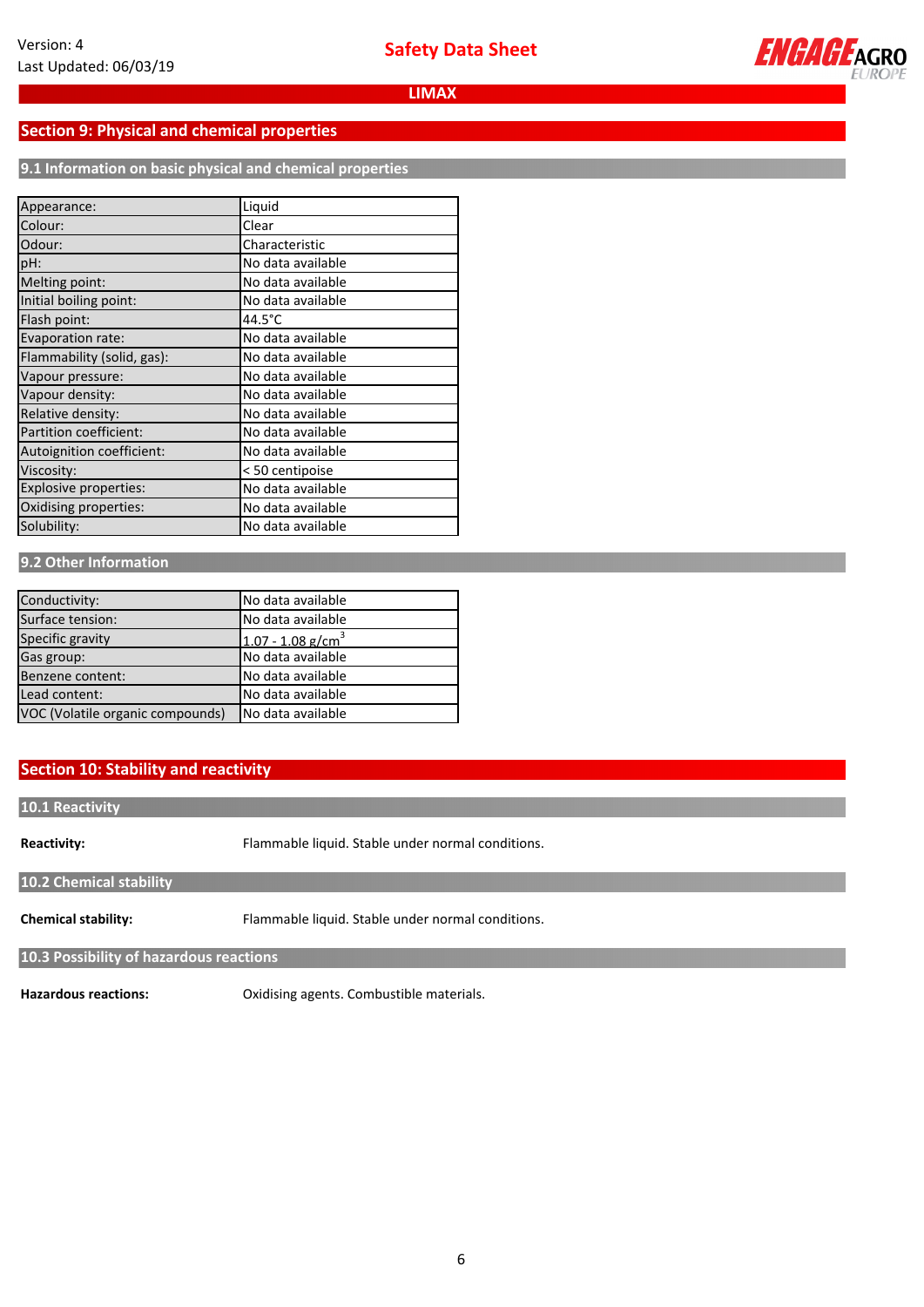# Version: 4 Last Updated: 06/03/19

**Safety Data Sheet**



| <b>LIMAX</b>                                                                        |                                                                                                                                                         |  |  |  |
|-------------------------------------------------------------------------------------|---------------------------------------------------------------------------------------------------------------------------------------------------------|--|--|--|
|                                                                                     |                                                                                                                                                         |  |  |  |
| 10.4 Conditions to avoid                                                            |                                                                                                                                                         |  |  |  |
| <b>Conditions to avoid:</b>                                                         | Avoid sparks, flames, heat and sources of ignition. Avoid storing in direct sunlight.                                                                   |  |  |  |
| 10.5 Incompatible materials                                                         |                                                                                                                                                         |  |  |  |
| Incompatible materials:                                                             | Oxidising agents                                                                                                                                        |  |  |  |
| 10.6 Hazardous decomposition products                                               |                                                                                                                                                         |  |  |  |
| <b>Haz. Decomposition Products:</b>                                                 | No hazardous decomposition products when stored and handled correctly. Burning produces<br>irritating, toxic and obnoxious fumes.                       |  |  |  |
| <b>Section 11: Toxicological information</b>                                        |                                                                                                                                                         |  |  |  |
| 11.1 Information on toxicological effects                                           |                                                                                                                                                         |  |  |  |
| <b>Acute Toxicity</b><br>Skin corrosion/irritation<br>Serious eye damage/irritation | Acute Tox Category 4. H302 - Harmful if swallowed<br>Skin Irritation Category 2, Causes skin irritation<br>Eye Damage Category 1, Causes serious damage |  |  |  |
| 11.2 Specific toxicology information on the substances                              |                                                                                                                                                         |  |  |  |

No data available **available**

# **Section 12: Ecological information**

**12.1 Toxicity**

No data available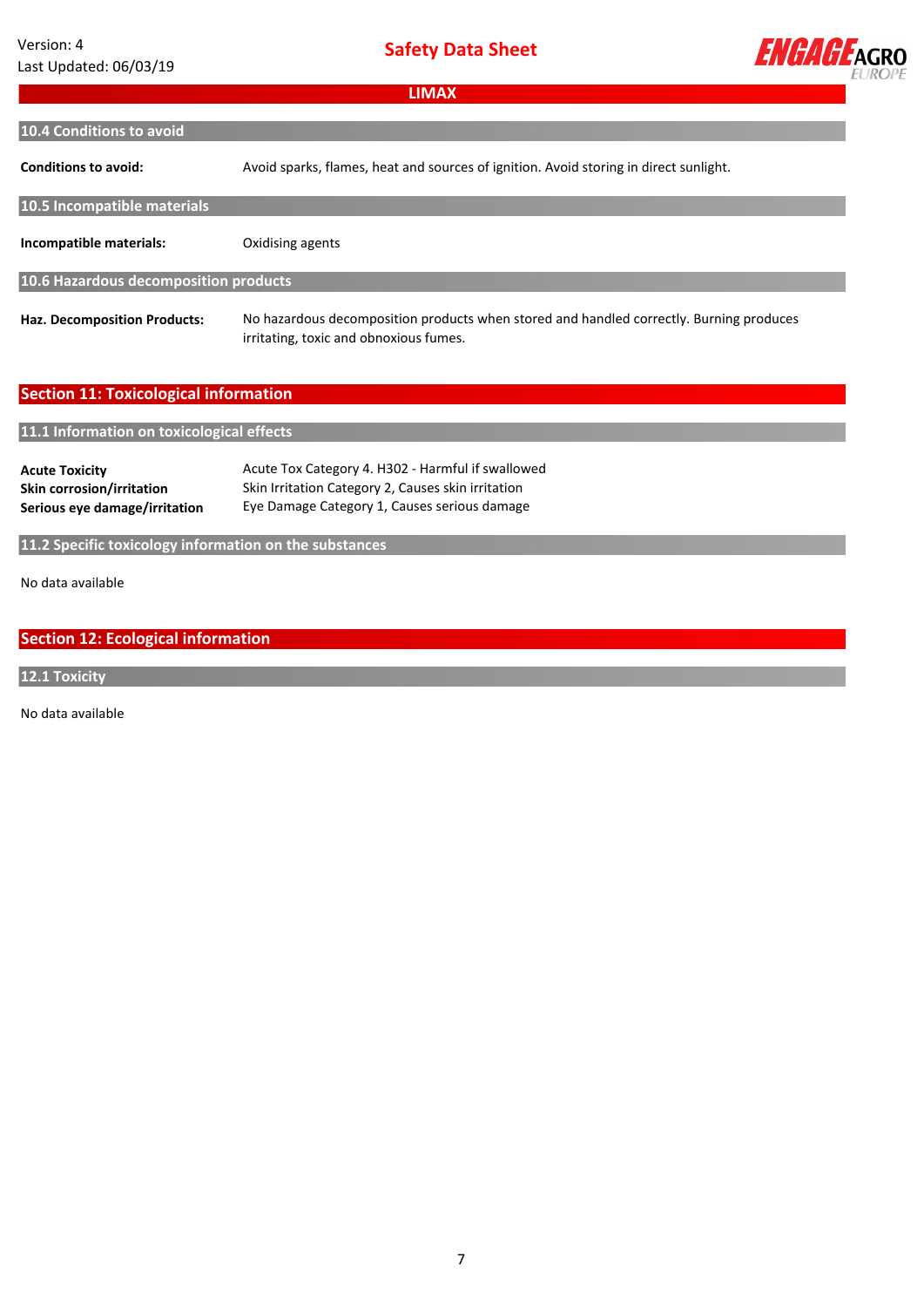

# **12.2 Persistence and degradability**

Substance biodegrades at a moderate rate and inherently biodegradable according to the OECD guidelines.

#### **12.3 Bioaccumulative potential**

No data available

**12.4 Mobility in soil**

No data available

**12.5 Results of PBT and vPvB assessment**

No data available

**12.6 Other adverse effects**

None described

#### **Section 13: Disposal considerations**

## **13.1 Waste treatment methods**

**Waste treatment methods:** Dispose of waste and residues in accordance with local authority requirements.

**Disposal of packaging:** Do not reuse empty containers. Dispose of empty container in compliance with local and national regulations.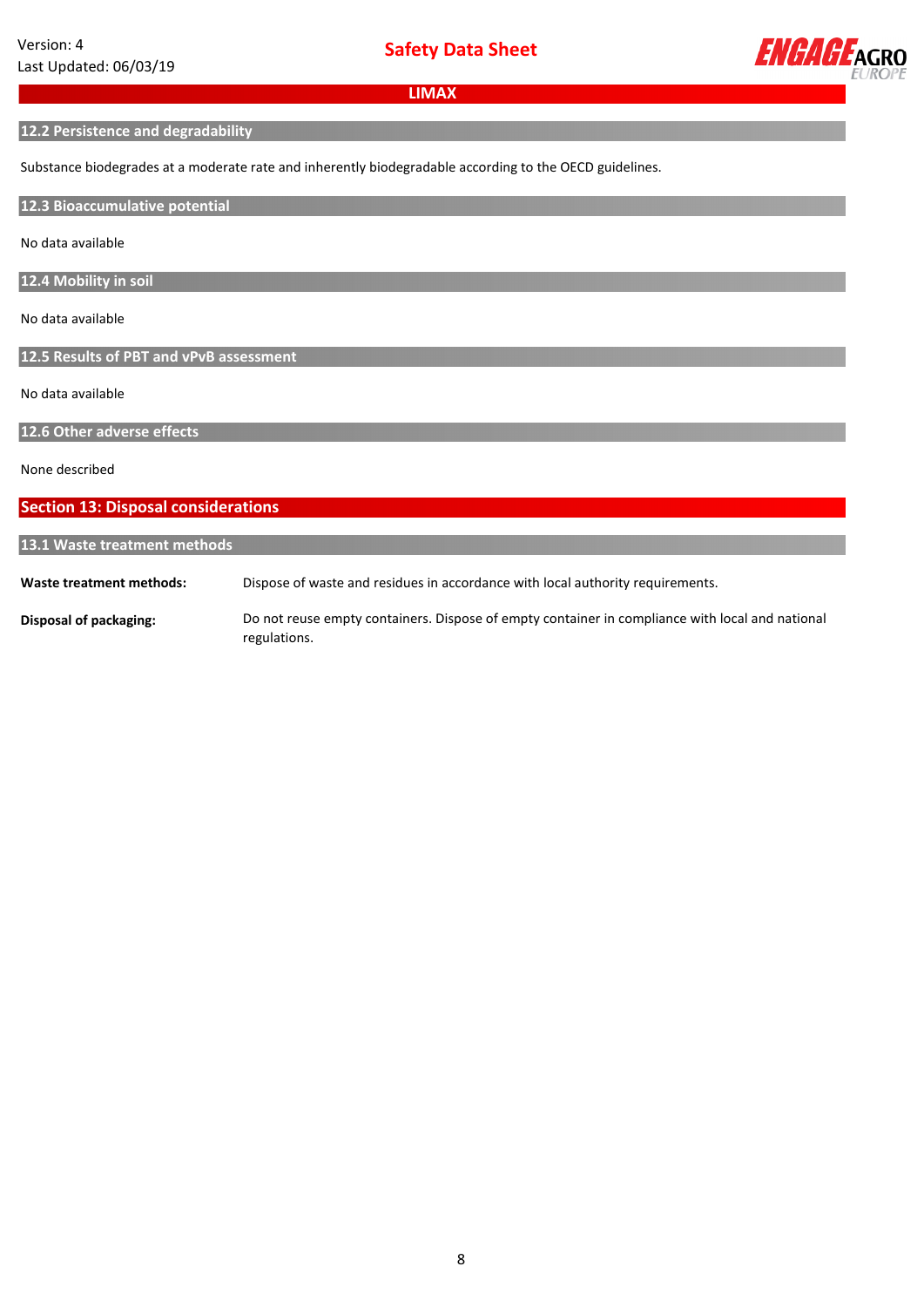

# **Section 14: Transport information**



| Transport of dangerous goods by land<br>With regard to ADR 2015 and RID 2015: |                                                                              | Transport of dangerous goods by sea       |                                                                             |
|-------------------------------------------------------------------------------|------------------------------------------------------------------------------|-------------------------------------------|-----------------------------------------------------------------------------|
|                                                                               |                                                                              | With regard to IMDG 37-14                 |                                                                             |
| 14.1 - UN number:                                                             | <b>UN1993</b>                                                                | 14.1 - UN number:                         | UN1993                                                                      |
| 14.2 - UN proper shipping name:                                               | <b>FLAMMABLE LIQUID N.O.S.</b><br>(contains Tetraethyl silicate<br>solution) | 14.2 - UN proper shipping name:           | <b>FLAMMABLE LIQUID N.O.S</b><br>(contains Tetraethyl silicate<br>solution) |
| 14.3 - Transport hazard class(es):                                            | ADR/RID:3                                                                    | 14.3 - Transport hazard class(es)         | IMDG: 3                                                                     |
| Labels:                                                                       | 3                                                                            |                                           | Labels: Non-applicable                                                      |
| 14.4 - Packing group                                                          | Ш                                                                            | 14.4 - Packing group                      | Ш                                                                           |
| 14.5 - Dangerous for the env.:                                                | No                                                                           | 14.5 - Dangerous for the env.:            | No                                                                          |
| 14.6 - Special precautions for user                                           |                                                                              | 14.6 - Special precautions for user:      |                                                                             |
| Special regulations: Hazard ID 30                                             |                                                                              | Special regulations: Non-applicable       |                                                                             |
| Tunnel restriction code: Category D/E                                         |                                                                              | EmS codes: F-E-S-E                        |                                                                             |
| Physico-Chemical properties: See section 9                                    |                                                                              | Physico-chemicalproperties: See section 9 |                                                                             |
| Limited Quantities: Non-applicable                                            |                                                                              | Limited quantities: Non-applicable        |                                                                             |
| 14.7 - Transport in bulk according                                            |                                                                              | 14.7 - Transport in bulk according to     |                                                                             |
| to Annex II of Marpol and IBC Code:                                           | Non-applicable                                                               | Annex II of Marpol and IBC code:          | Non-applicable                                                              |
| Transport of dangerous goods by air                                           |                                                                              |                                           |                                                                             |
| With regard to IATA/ICAO 2015:                                                |                                                                              |                                           |                                                                             |
| 14.1 - UN number:                                                             | <b>UN1993</b>                                                                |                                           |                                                                             |
| 14.2 - UN proper shipping name:                                               | FLAMMABLE LIQUID N.O.S.<br>(contains Tetraethyl silicate<br>solution)        |                                           |                                                                             |
| 14.3 - Transport hazard class(es):                                            | Non-applicable                                                               |                                           |                                                                             |
| Labels:                                                                       | Non-applicable                                                               |                                           |                                                                             |
| 14.4 - Packing group                                                          | Ш                                                                            |                                           |                                                                             |
| 14.5 - Dangerous for the environment:                                         | No                                                                           |                                           |                                                                             |
| 14.6 - Special precautions for user                                           |                                                                              |                                           |                                                                             |
| Physico-Chemical properties: See section 9                                    |                                                                              |                                           |                                                                             |
| 14.7 - Transport in bulk according                                            |                                                                              |                                           |                                                                             |
| to Annex II of Marpol and IBC Code:                                           | Non-applicable                                                               |                                           |                                                                             |
| Packing instruction (Cargo): 366                                              |                                                                              |                                           |                                                                             |
| Maximum quantity: 220 L                                                       |                                                                              |                                           |                                                                             |
| Packing instruction (Passenger) 355                                           |                                                                              |                                           |                                                                             |
| Maximum quantity: 60 L                                                        |                                                                              |                                           |                                                                             |

# **Section 15: Regulatory information**

**15.1 Safety, health and environmental regulations/legislation specific for the substance or mixture**

#### **Specific regulations:**

REGULATION (EC) No 1907/2006 OF THE EUROPEAN PARLIAMENT AND OF THE COUNCIL of 18 December 2006 concerning the Registration, Evaluation, Authorisation and Restriction of Chemicals (REACH), establishing a European Chemicals Agency, amending Directive 1999/45/EC and repealing Council Regulation (EEC) No 793/93 and Commission Regulation (EC) No 1488/94 as well as Council Directive 76/769/EEC and Commission Directives 91/155/EEC, 93/67/EEC, 93/105/EC and 2000/21/EC.

COMMISSION REGULATION (EU) No 453/2010 of 20 May 2010 amending Regulation (EC) No 1907/2006 of the European Parliament and of the Council on the Registration, Evaluation, Authorisation and Restriction of Chemicals (REACH), establishing a European Chemicals Agency, amending Directive 1999/45/EC and repealing Council Regulation (EEC) No 793/93 and Commission Regulation (EC) No 1488/94 as well as Council Directive 76/769/EEC and Commission Directives 91/155/EEC, 93/67/EEC, 93/105/EC and 2000/21/EC.